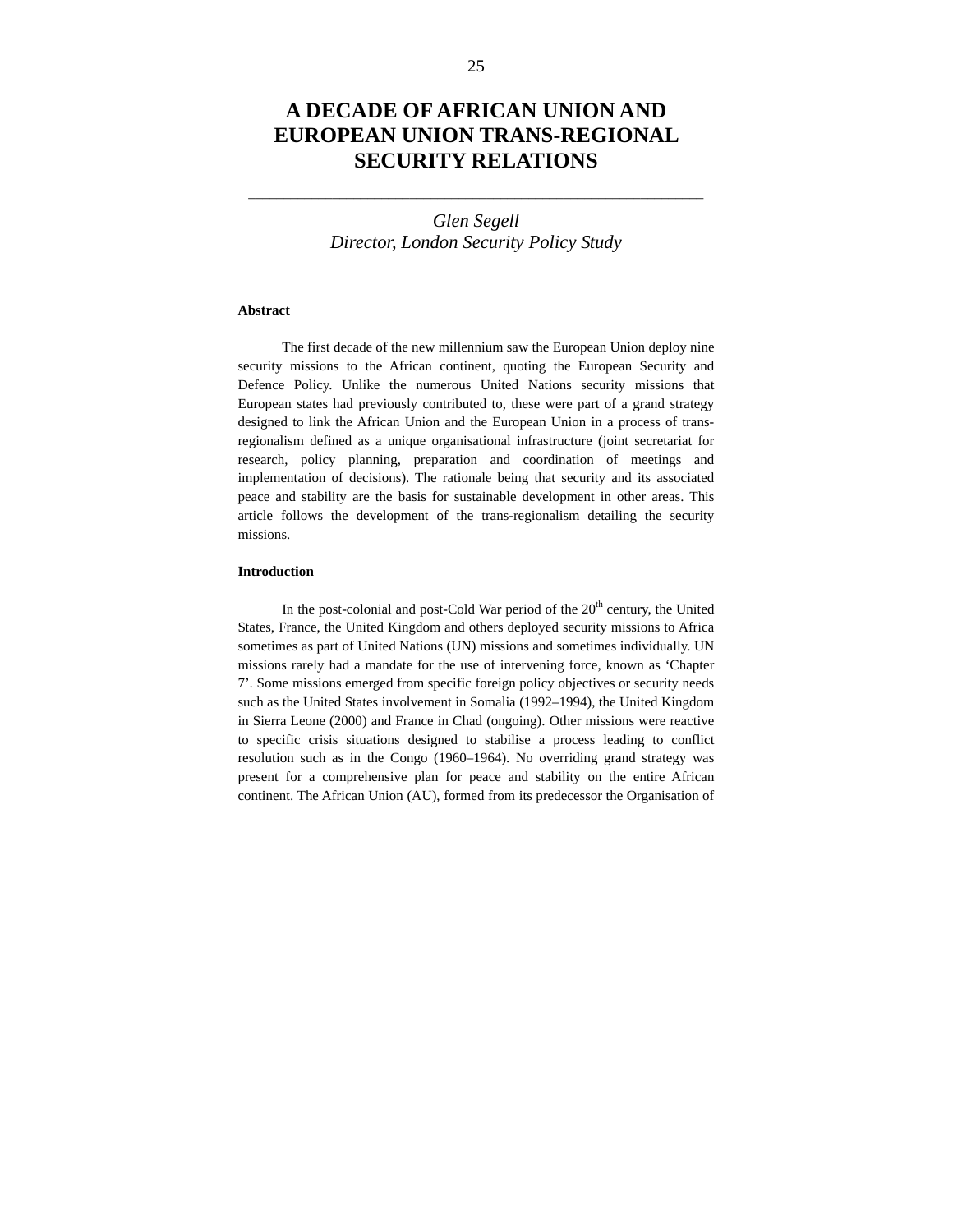African Unity, was a catalyst for change.<sup>1</sup> The AU as part of its agenda promoted security and stability as a prerequisite for development and integration on a continental-wide basis with the legitimacy and authority, from its Constitutive Act, to intervene in a member state.<sup>2</sup>

The AU African Peace and Security Architecture, created for furthering the goal of continental-wide security and stability, envisaged sub-regional organisational infrastructures contributing to an African Standby Brigade deployable at both subregional and continental levels encompassing military, police and civilian components. The success of the Economic Community of West African States (ECOWAS) in the implementation of the multi-lateral Economic Community of West African States Monitoring Group (ECOMOG), which intervened in the civil war in Liberia (1989–1996), gave hope that such a strategy could succeed.<sup>3</sup>

The immediate implementation was beyond reach of the AU due to a lack of continental-wide experience in such types of security missions, and due to the lack of available equipment for extended logistics such as airlift on a continental-wide basis. The United States, the United Kingdom and France, with experience and capability to assist, were approached to provide training and logistics, as were the UN, NATO and the European Union (EU). Understanding why these would assist requires an acceptance that it would benefit their interests. It also requires an acceptance that there must be some common values. Authors such as Amitai Etzioni, David Held and Anthony McGrew, John Steinbruner, Joseph Nye and John Donahue have noted that regionalisation – and by inference trans-regionalisation – cannot take place in the absence of common values.<sup>4</sup>

<sup>&</sup>lt;sup>1</sup> The AU is an intergovernmental organisation of 53 African states promoting cooperation consisting of an assembly, executive council, pan-African parliament, court of justice, commission, and various councils, committees and institutions.

<sup>&</sup>lt;sup>2</sup> Africa Union, Constitutive Act, 11 July 2000, Lome Togo available at

http://www.africa-union.org/root/au/AboutAu/Constitutive\_Act\_en.htm

<sup>&</sup>lt;sup>3</sup> ECOWAS a regional group of 16 countries founded in 1975 to promote economic cooperation consisting of a commission, community parliament, court of justice and bank for investment and development. ECOMOG was an ad hoc military formation from its members.

<sup>4</sup> Amitai Etzioni, *From Empire to Community* (New York: Palgrave MacMillan, 2004), David Held and Anthony McGrew (eds) *Governing Globalisation: Power, Authority, and Global Governance*, (Malden Mass: Blackwell Publishers, 2002), John D. Steinbruner, *Principles of Global Security*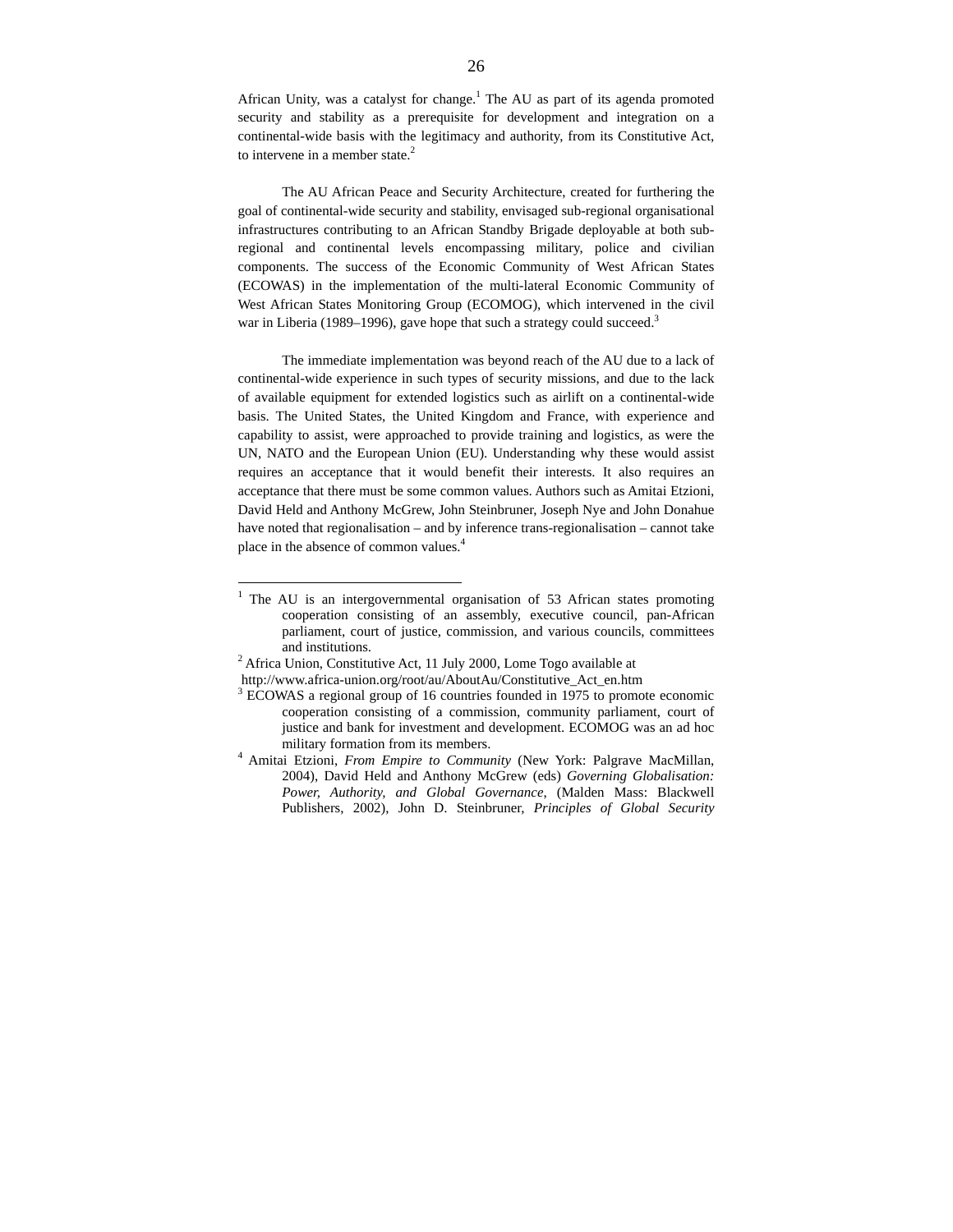The EU and its member states agreed to collaborate with the AU partly because of their believed historical obligation and partly because they believed African stability as being essential to European security, especially in areas such as terrorism, drug and human trafficking and migration. 5 The common value being that security is the basic pre-condition for sustainable development. This EU and AU collaboration provides a unique account of two regional fora engaged in a step-bystep process of dialogue and cooperation resulting in a grand strategy for Africawide peace and stability. This article will continue by detailing the policy decisions, the security missions in combined, joint and hybrid force structures in varying forms and the development of the unique trans-regional organisational infrastructure.<sup>6</sup>

#### **Bi-lateral inter-regionalism and trans-regionalism**

 $\overline{a}$ 

EU collaboration with the AU is not unique. A previous article published in *Scientia Militaria* demonstrated the specific assistance provided to the AU by NATO for the AU Mission in Sudan (AMIS), (April 2005 to December 2007).<sup>7</sup> That article applied the theoretical underpinning of bilateral inter-regionalism defined as groupto-group exchanges of information and cooperation (projects) in specific policy, based on a low level of institutionalisation, with no common overarching institutions, and both sides exclusively relying on their own institutional infrastructure. $8$  In this fashion, NATO assistance was similar to UN missions legitimised by UN Security Council Resolutions granting each mission a specific mandate, budget, force structure, length of deployment, and equipment. The

(Washington D.C. Brookings Institute Press, 2000), Joseph Nye and John Donahue (eds), *Governance in a Globalising World* (Washington D.C. Brookings Institute Press, 2000).

<sup>5</sup> Factsheet on EU support for peace and security in Africa, February 2005 available at

http://www.consilium.europa.eu/showPage.aspx?id=400&lang=en&mode=g

6 Primary sources cited in this article can be accessed on the Internet. Should the links no longer be active or should readers prefer hard copies then the same European Union sources are available at European Union Depository Libraries world-wide while copies of these as well as AU, NATO and United Nations sources are also available on request from the respective public diplomacy or press offices.

- 7 Glen Segell, "The first NATO mission to Africa: Darfur", *Scientia Militaria*, Volume 36 Number 2 (2008) pp.1–18.
- $8$  Jürgen Rüland, Inter- and Transregionalism: "Remarks on the state of the art of a new research agenda", *National Europe Centre Paper* No. 35, available at http://www.anu.edu.au/NEC/Archive/ruland2.pdf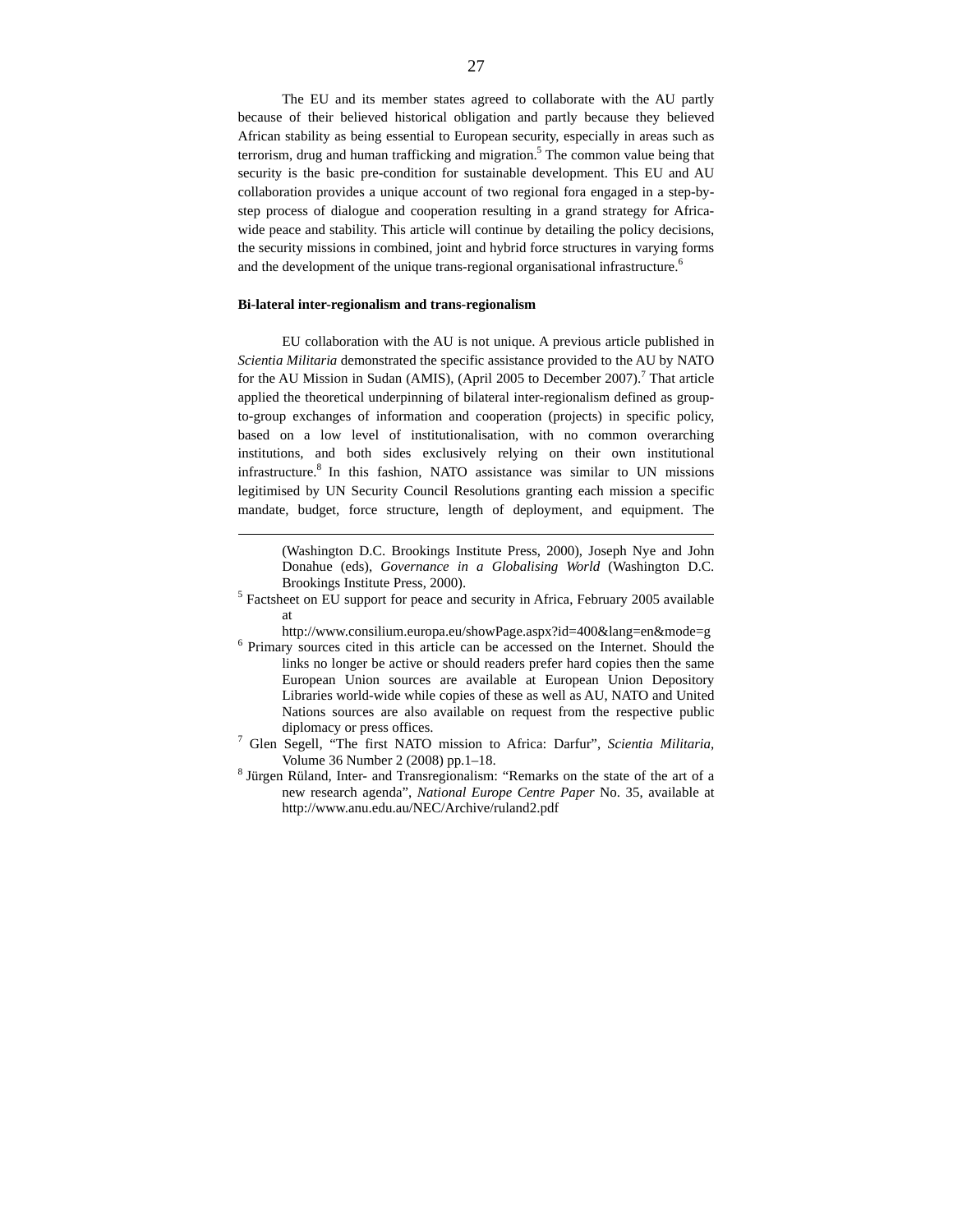structure of each UN mission differs even if individual soldiers or their units might have been deployed to previous UN missions and thus offering a learning curve on the tactical level.

This article constructs further considering the range of security activities and relations that could be described as trans-regionalism that is applicable to EU and AU interactions. Trans-regionalism, when compared to bilateral inter-regionalism, is defined as a situation where the agenda and relations have grown in complexity requiring trans-regional fora, a unique organisational infrastructure (secretariat for research, policy planning, preparation and coordination of meetings and implementation of decisions) that comprises states from more than one region.

The nature of the organisational infrastructure is significant in defining trans-regional security since there is no clearly agreed definition on the size or nature of a region. An example of a trans-regional security organisation is NATO, comprising 28 states from Europe and North America in its own unique organisation. Africa is a region (continental) consisting of 53 sovereign states where the AU, through its Constitutive Act, has the legitimacy to construct an organisational infrastructure of security affairs. Within Africa there are subcontinental regional organisations having security infrastructures that work with each other. For example, the Southern African Development Community (SADC) operates within its own region, as does the Economic Community of West African States (ECOWAS).<sup>9</sup> Both also interact in Africa-wide peacekeeping within the AU.

The SADC has a Regional Indicative Strategic Plan (RISDP) and a Strategic Indicative Plan for the Organ (SIPO) aimed at deeper regional integration and poverty eradication, which include an organisational framework for "peace, political stability and security in the region".<sup>10</sup> The SADC has regional peacekeeping training

<sup>&</sup>lt;sup>9</sup> The SADC, formed in 1980 as a loose alliance of nine majority-ruled states, aimed to coordinate development projects to lessen economic dependence on Apartheid South Africa. Since 1992, it has enlarged to 15 states, including South Africa, and migrated into a development community to facilitate a free trade area, customs union, common market, monetary union, and single currency. Its policy organs and institutions include a summit, organ on politics, defence and security, tribunal, council of ministers, national committees, standing committee of senior officials, secretariat, policy leadership system, and troikas.

<sup>&</sup>lt;sup>10</sup> SADC Secretariat, SADC Regional Indicative Strategic Plan, March 2003, available at http://www.sarpn.org.za/documents/d0000294/index.php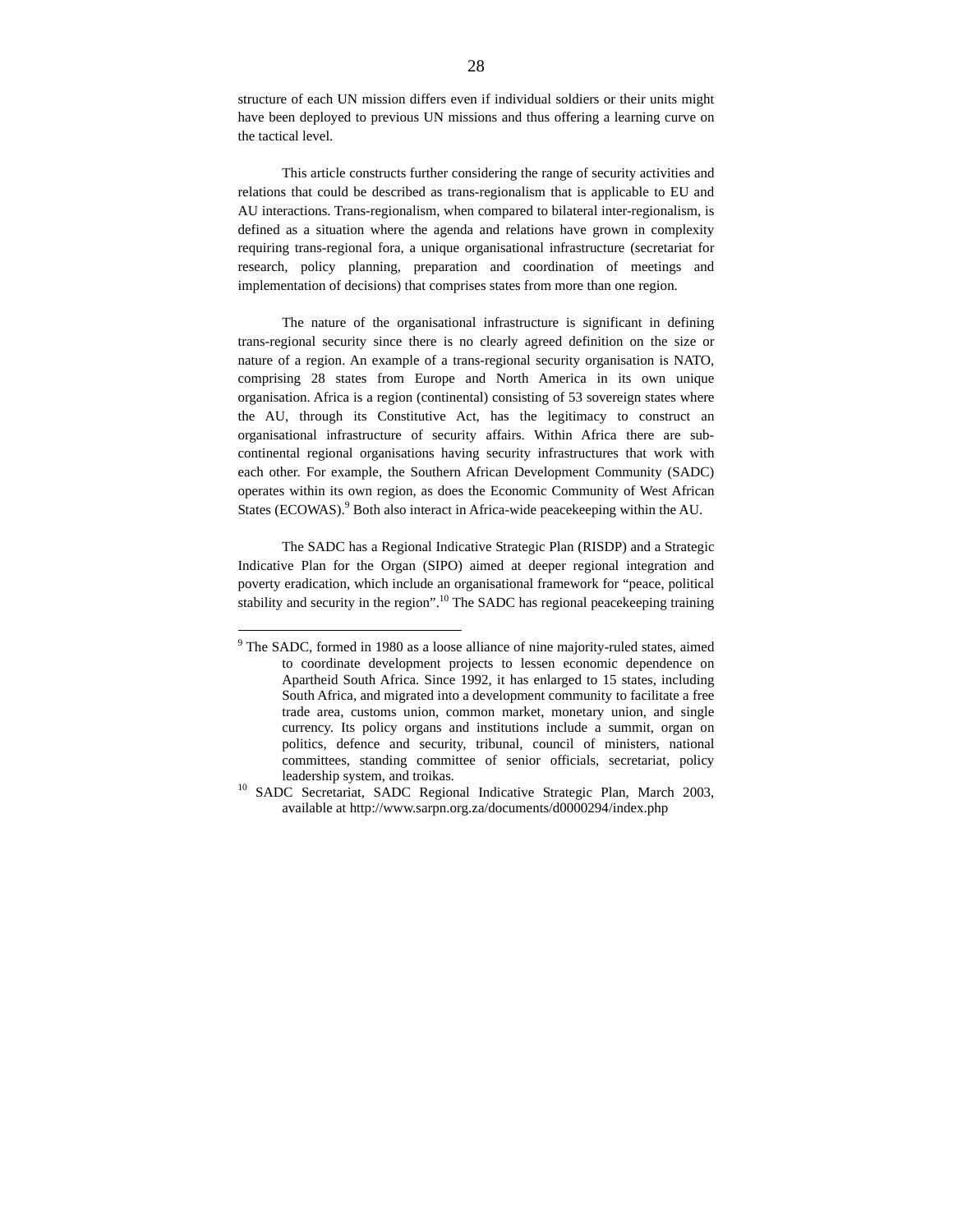centres and is in the process of establishing a regional standby brigade, as part of the goal to contribute to the AU Standby Force. This is in accordance with Article 13 of the Protocol establishing the Peace and Security Council of the African Union within the concept of the African Peace and Security Architecture, guided by the UN peacekeeping framework.<sup>11</sup>

Another sub-regional organisational infrastructure along these lines is the Intergovernmental Authority on Development (IGAD) in Eastern Africa, which is also working with the SADC and ECOWAS as part of the AU security organisational infrastructure.<sup>12</sup> In these efforts, the SADC is not confined to working within Africa but is also engaged in trans-regional relations with bi-lateral partners (Denmark, Finland, France, Germany, Japan, Netherlands, Sweden, Switzerland, UK, USA) and with multi-lateral partners such as the African Development Bank (ADB), European Commission (EC), European Investment Bank (EIB), Food and Agricultural Organisation (FAO), and the United Nations Development Programme  $(UNDP).$ <sup>13</sup>

<sup>&</sup>lt;sup>11</sup> SADC Institutional Framework, available at

http://www.sadc.int/index/browse/page/62

<sup>&</sup>lt;sup>12</sup> IGAD, a seven-country regional development organisation, superseded in 1996 the Intergovernmental Authority on Drought and Development founded in 1986. Its mission has three divisions: food security and environment protection, economic cooperation and integration, and promotion and maintenance of peace and security and humanitarian affairs. It consists of an inter-parliamentary union, a partners forum, heads of states session, NGO and civil society forum, executive secretary, committee of ambassadors, and various committees and councils of officials.

<sup>&</sup>lt;sup>13</sup> This is detailed in the SADC Thematic Coordination, available at http://www.sadc.int/icp/. The African Development Bank (ADB) is a regional multilateral development bank founded in 1964 to promote sustainable economic growth and to reduce poverty, whose shareholders include all 53 AU member states and 24 non-African countries, e.g. USA, UK, France, Germany, Saudi Arabia, Japan and China. The EC is the executive of the EU, controlled by 27 commissioners and staffed by 25 000 civil servants in departments called directorates-general and services. The EIB, created in 1958 as its own legal personality and financial autonomy, is the long-term lending bank of the EU for projects to further policy objectives. The FAO is a specialist agency leading international efforts to defeat hunger, serving developed and less-developed countries, acting as a neutral forum to negotiate policy agreements and debate policy consisting of 191 countries, with the EU and the Faroe Islands as associate members. The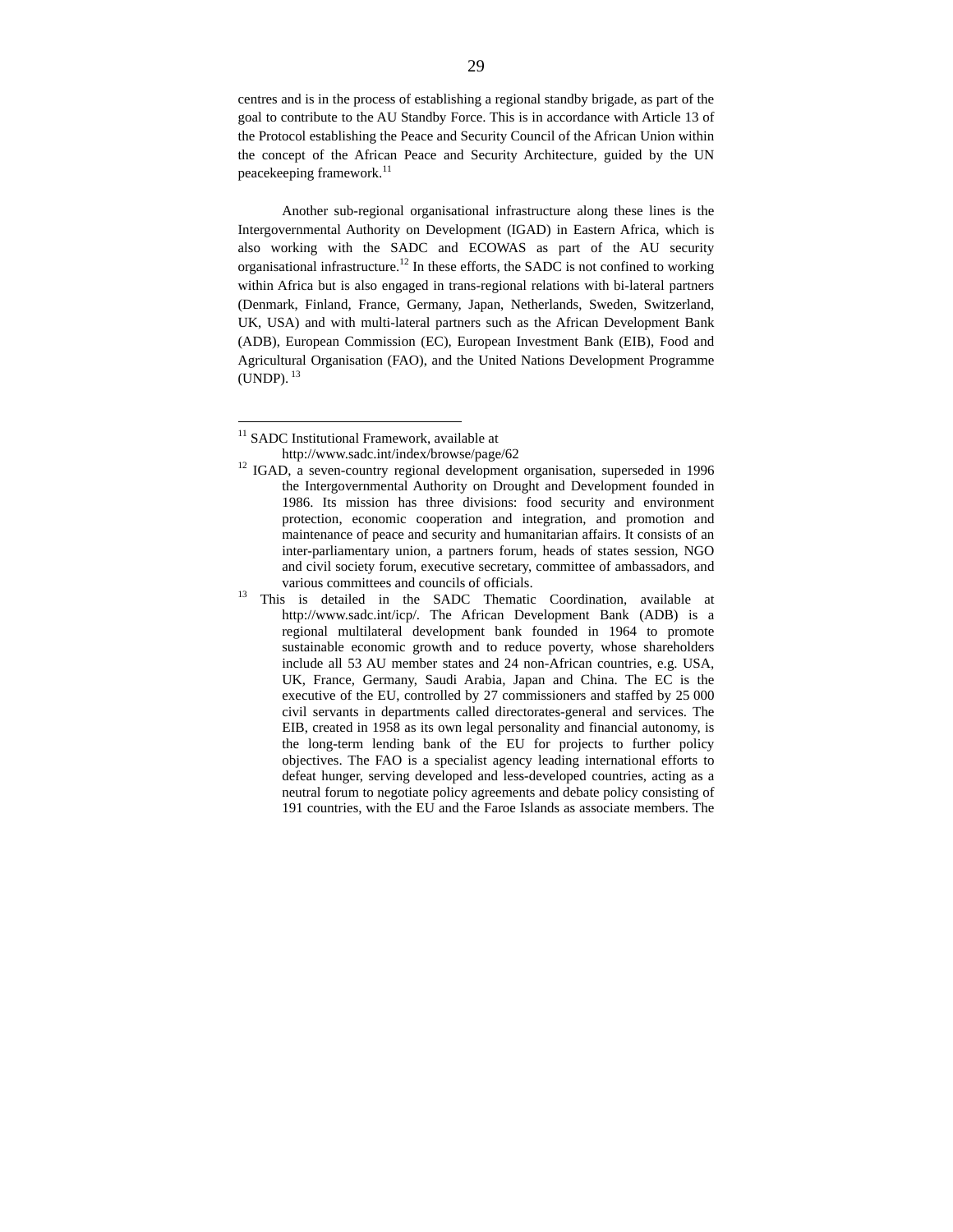In a similar vein, the EU is an organisational infrastructure of regional governance for Europe having various structures for combined and joint armed forces and for weapons procurement pronounced in formal treaties. Bi-lateral relations have existed for many years, on many levels and on many issues between the 27 member states of the EU and the 53 member states of the AU. From this, it has been natural for bilateral inter-regionalism to emerge on specific issues between the AU and EU regional organisational infrastructures in for instance as economic, cultural and political affairs. Given such common values, it has also been natural for this to evolve into trans-regionalism in certain areas, such as security affairs, as an underlying necessity for sustainable development.

#### **The origins of AU-EU trans-regionalism: from Cairo (2000) to Congo (2003)**

Reviewing and reflecting on the development of trans-regional organisational infrastructure in security affairs between the AU and EU in the first decade of the new millennium show the origins of AU-EU trans-regionalism arising with the Cairo Plan of Action (2000) following a summit meeting between heads of state of the EU and the Organisation of African Unity (OAU), the predecessor organisation of the AU that was disbanded in 2001. The purpose of the summit was "to work towards a new strategic dimension in the global partnership between Africa and Europe."<sup>14</sup>

The summit reached a crucial decision towards a unique organisational infrastructure linking the two regional organisations on many levels when it recognised common values calling for security matters to be integrated with broader economic, cultural, development and political considerations. The Cairo Plan stressed that resolving conflicts (peace-building) would need to address multiple issues. The list includes the causes of conflicts, arms control on light weapons, the removal of land-mines, the non-proliferation treaty, fighting terrorism, the gender dimension for the active participation of women in diplomacy and at peace-

UNDP is the UN's global development network funded by voluntary contributions, providing staff, offering knowledge, experience and resources and working in 166 countries with their own solutions as they develop local capacity.

<sup>&</sup>lt;sup>14</sup> Africa-Europe summit under the aegis of the OAU and the EU/Cairo 3-4 April 2000: Cairo Plan of Action 4/4/2000 Nr: 107/4/00 available at http://www.consilium.europa.eu/uedocs/cms\_data/docs/pressdata/en/er/0010 7-r4.en0.html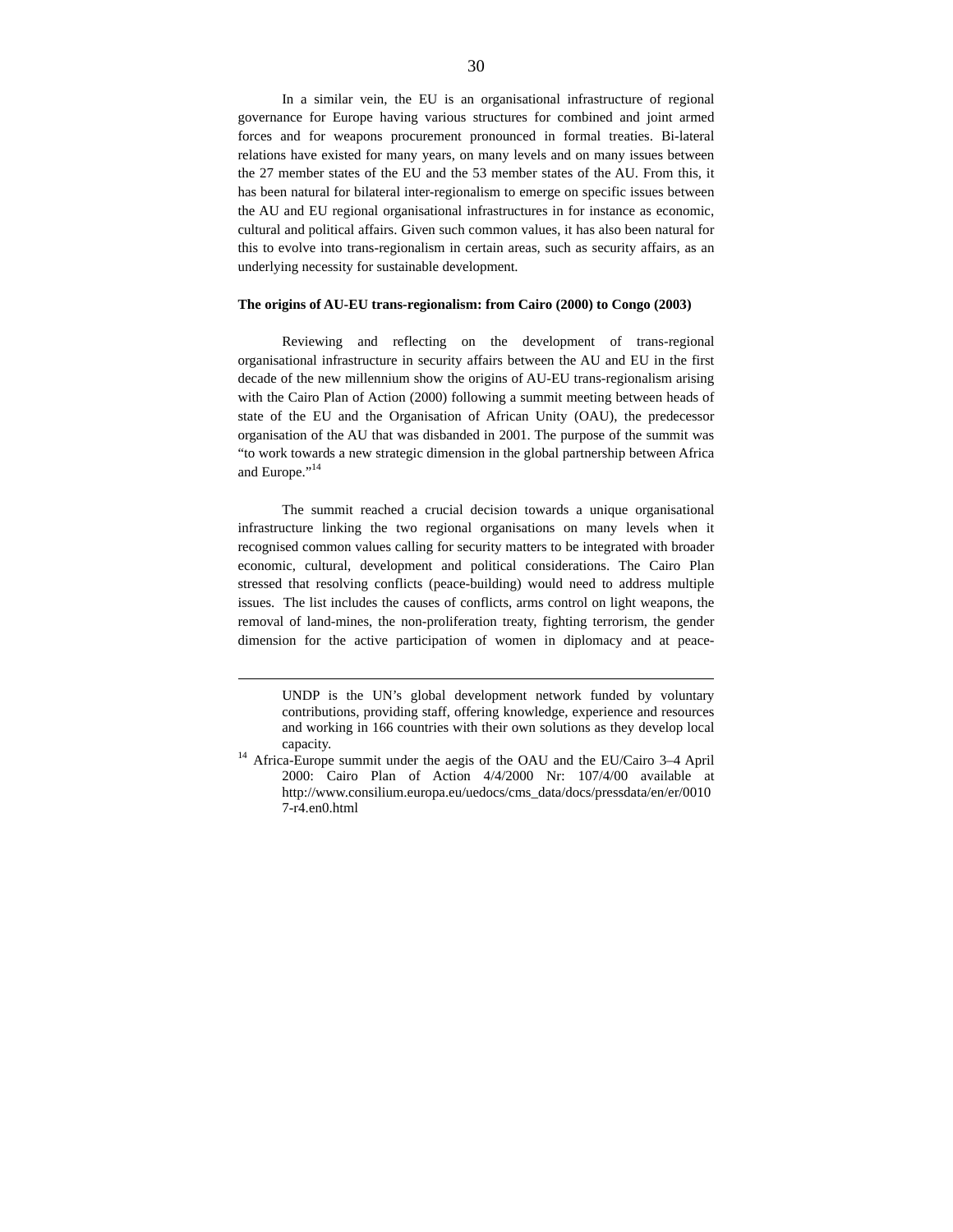negotiating tables, as well as food and health security and development issues including education.<sup>15</sup>

Such diversity could not be achieved through ad hoc measures and the first joint organisational infrastructure created was a senior officials group to oversee the co-ordination of security matters with economic, cultural, development and political issues. The first ministerial meeting (Brussels 11 October 2001) followed four meetings of the senior officials group and declared the need for a summit meeting. Given the previous month's terrorist attacks in New York and Washington, the AU and EU were able to find a new common ground to further cooperation in security affairs against terrorism.<sup>16</sup>

Further commonality ensued from the AU launch of the New African Initiative (NAI) to eradicate poverty and to place African countries, both individually and collectively, on a path of sustainable growth and development, while aiming to participate actively in the world economy and body politics. This vision was immediately enacted when a permanent link was set up between the different NAI tasks forces and the European Commission.<sup>17</sup> The senior official group was tasked to link this with the Cairo Plan and another already existing process, the Cotonou Agreement (June 2000), that is the partnership agreement between the members of the African, Caribbean and Pacific Group of States based on three complementary pillars (development cooperation, economic and trade cooperation, and the political dimension).<sup>18</sup> The subsequent Africa-Europe Ministerial Meeting (Burkina Faso, 28 November 2002) saw agreement that the method for transregionalism would be small groups representing each side and the facilitation of coordinators. The main format of dialogue would be meetings at the levels of

<sup>&</sup>lt;sup>15</sup> Africa-Europe summit under the aegis of the OAU and the EU/Cairo 3–4 April 2000: Cairo Plan of Action 4/4/2000 Nr: 107/4/00 available at http://www.consilium.europa.eu/uedocs/cms\_data/docs/pressdata/en/er/0010 7-r4.en0.html

<sup>&</sup>lt;sup>16</sup> Africa-Europe Ministerial Conference, Brussels, 11 October 2001, available at http://www.consilium.europa.eu/uedocs/cms\_data/docs/pressdata/en/er/1279 4.en1.pdf

 $17$  Statement of the meeting between African heads of state and the EU The New African Initiative 10 October 2001 available at

http://www.consilium.europa.eu/ueDocs/cms\_Data/docs/pressData/en/er/AC F2A66.pdf

<sup>&</sup>lt;sup>18</sup>The Cotonou Agreement available at

http://ec.europa.eu/development/geographical/cotonouintro\_en.cfm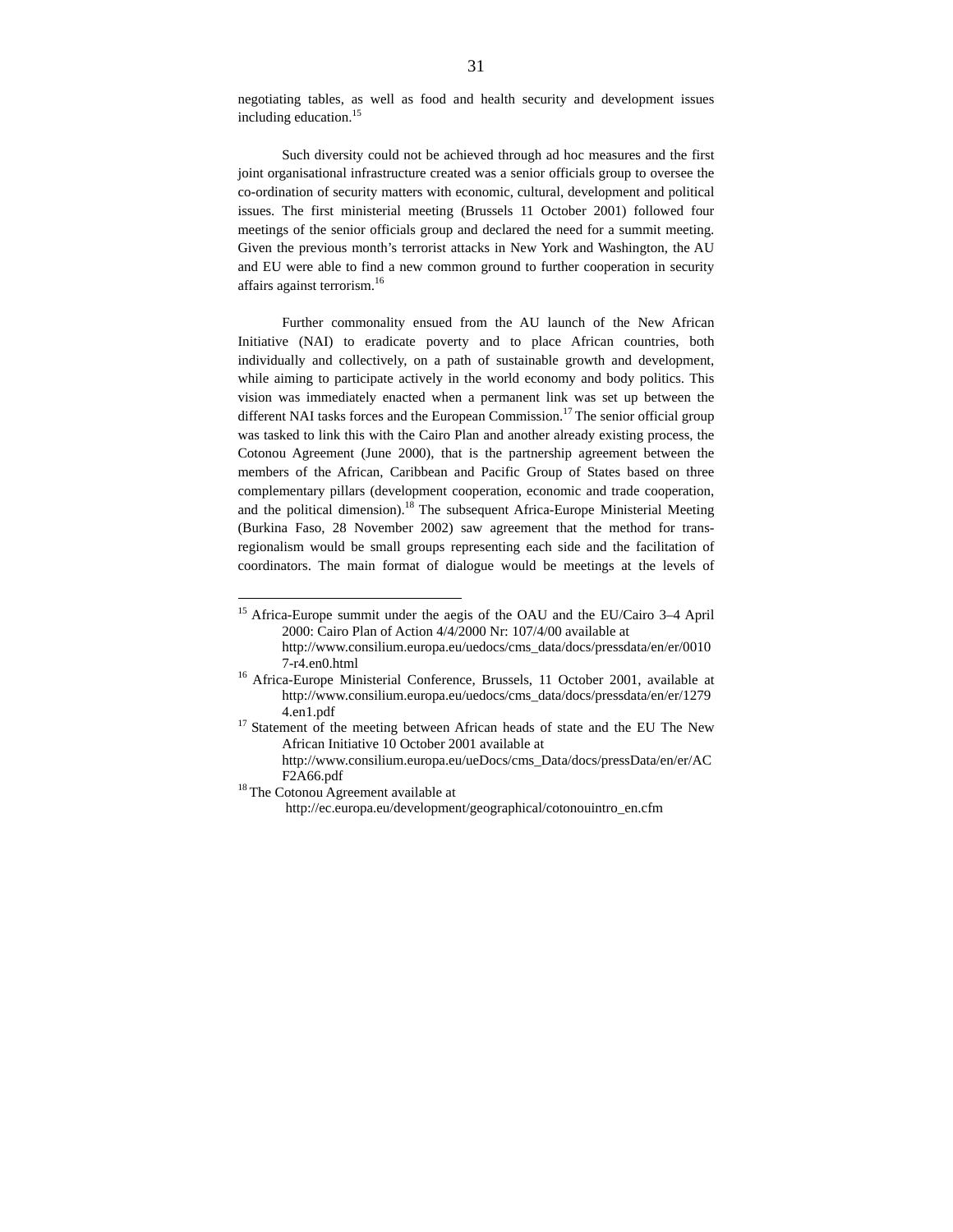officials as well as ad hoc groups that could also include NGOs and civil society.<sup>19</sup>

Desiring to be on an equitable level in this trans-regionalism, the AU took the initiative in establishing The African Peace and Security Architecture (Maputo 2002). This architecture would follow the policy pattern and structure of the EU European Security and Defence Policy (ESDP) for regional security, conflict management and civil crisis issues and hence would require, as exampled rather exemplified by the EU, a regional military force at brigade strength that could be deployed anywhere within Africa. Legitimacy was granted through the founding act of the AU establishing "the right of the Union to intervene in a member state pursuant to a decision of the Assembly in respect to grave circumstances namely: war crimes, genocide and crimes against humanity".<sup>20</sup> A goal was set for 2010, for the African Stand-by Force (ASF) and its military and civilian crisis management tool, to reach its full operational capability. $21$ 

Sharing this with the EU as a trans-regional vision for peace, stability and development led to an intense educating and training cycle dedicated to the ASF decision, command and control structures. This cycle labelled Amani Africa (Swahili for Peace in Africa), based on an EU framework EURORECAMP, was adapted to the African reality. The training cycle was aimed at being a flexible tool allowing the AU to reach its objectives by providing an assessment and validation of its multidimensional peace-operation integrated management capacity, notably in terms of structures, procedures and available means. Correspondingly, to sustain this within the broader framework of the ESDP, the EU issued the European Security Strategy (2003). This pronounced security as the first condition to development where African security was voiced not only as a precondition for development of the African continent but also as being essential for European security.<sup>22</sup> At the end of

<sup>&</sup>lt;sup>19</sup> Africa-Europe Ministerial Meeting in Burkina Faso (28 November 2002), available at

http://www.consilium.europa.eu/uedocs/cms\_data/docs/pressdata/en/er/7348 2.pdf

 $^{20}$  Africa Union, Constitutive Act of the Union, Article (h) 4, 11 July 2000, available at http://www.au2002.gov.za/docs/key\_oau/au\_act.htm

 $21$  This goal has not yet been achieved though the organisation and structure is firmly established, see

http://www.africa-union.org/root/au/AUC/Departments/PSC/Asf/asf.htm#

 $22$  Factsheet on EU support for peace and security in Africa, February 2005, available at

http://www.consilium.europa.eu/showPage.aspx?id=400&lang=en&mode=g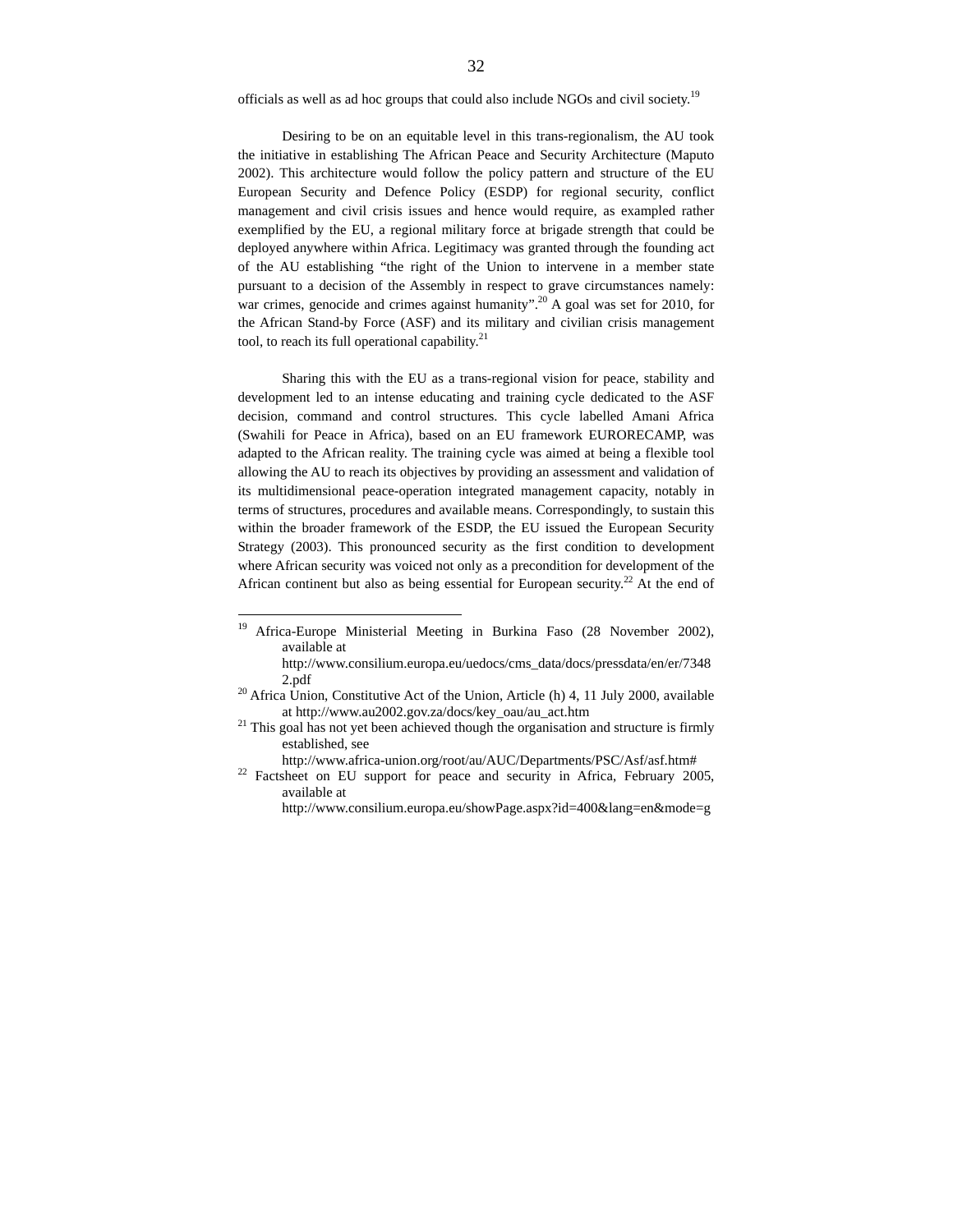2009, the cycle entered a crucial phase with the Political Strategic Seminar/Conference (POLSTRAT) where the African Peace and Security Architecture engaged its constituting bodies to develop a mandate and an integrated mission plan. A scenario, called CARANA, was specifically developed for Africa to simulate a crisis in a fictitious area which needed an AU engagement.<sup>23</sup> The outcome allowed the AU to implement its developed plan during the command post exercise in 2010 as the culminating point of the Amani Africa cycle.

This process, indicative of trans-regional views, policies and activities, was an evolving one based on vital common values and interests within and between the AU and the EU and their respective member states. It built upon previous successes, the first of which was the operational and diplomatic success of the first autonomous EU military-led operation without recourse to NATO assets and the first EU security mission to Africa (Operation Artemis to Ituri in the Democratic Republic of the Congo lasting three months). The ability to undertake this mission was also a consequence of the development of the European Security and Defence Policy (ESDP) conceived for European security that required a rapid-reaction force. This force had just reached its preparedness level and was designed to be utilised for many different types of missions, including humanitarian. The EU operation commander was Major-General Neveux (France) and the EU force commander was Brigadier-General Thonier (France) who deployed 2 000 troops from twelve EU member states and four other states.<sup>24</sup> This EU military mission (12 June 2003 to 1) September 2003) took over from a UN mission as an interim force (UN Security Council Resolution 1484, 30 May 2003), contributing to the stabilisation of the security conditions and the improvement of the humanitarian situation in Bunia until the subsequent UN mission where it worked well with South African troops.<sup>25</sup>

Reviewing and reflecting on this mission, the EU-Africa Dialogue Ministerial Troika meeting (Rome 2003) noted the AU Peace Support Operation Facility (PSOF) as a valuable partner resulting in the European Commission

<sup>&</sup>lt;sup>23</sup> CARANA Web-site, available at

http://carana.amaniafricacycle.org/book/main.php

<sup>&</sup>lt;sup>24</sup> European Union Parliamentary Answers, 29 January 2009, available at http://www.europarl.europa.eu/sides/getAllAnswers.do?reference=E-2008- 5747&language=PL

<sup>25</sup> Stephen Castle, Military mission to Africa is first for the EU, *The Independent*, 5 June 2003, available at http://www.independent.co.uk/news/world/europe/military-mission-toafrica-is-first-for-the-eu-539787.html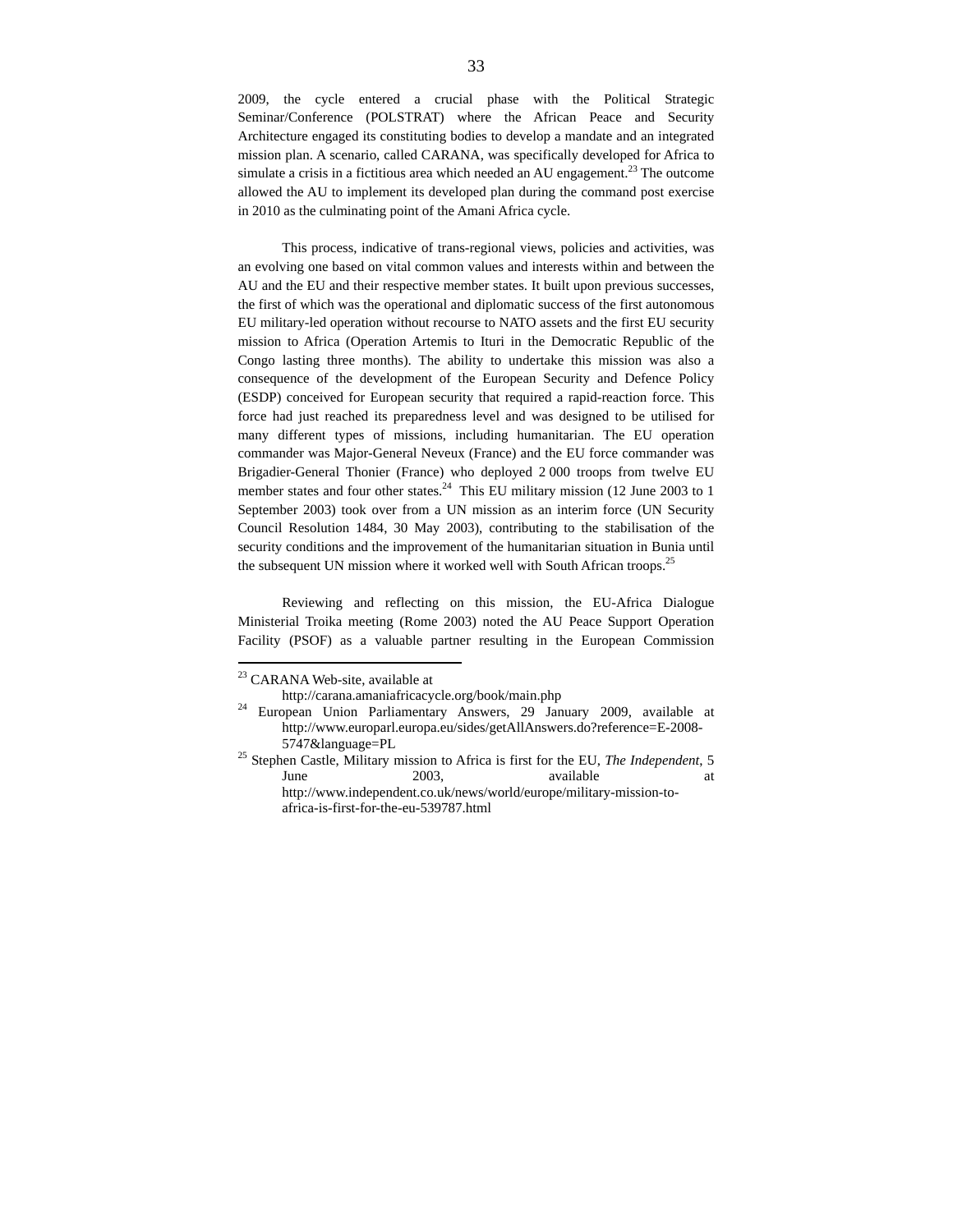allocating  $\epsilon$ 250 million to its development stating, "The functioning of this Facility will require an enhanced and permanent political EU-AU dialogue and continued consultations with the UN."<sup>26</sup>

## **The security missions**

 $\overline{a}$ 

The success of Operation Artemis and the continuation of common vital interests of the AU and the EU led to eight subsequent security missions (civil and military) in Africa under the auspices of the ESDP and in collaboration with the AU:

- EUFOR RD Congo lasting 25 April 2006 to 30 November 2006 in support of MONUC for elections.
- EUPOL Kinshasa this force deployed 12 April 2005 to 31 December 2006 with mandate UNSCR 1493 (28 July 2003), which encouraged donors to support the establishment of an integrated Congolese police unit. The official request came on 20 October 2003 from the government of the DRC to the High Representative for the CFSP for EU assistance to set up an integrated policy unit HL to contribute to ensure the protection of the state institutions and to reinforce the internal security apparatus to help the Congolese National Police keep order during the transition to democracy, particularly during the electoral period in 2006.
- EU support for AMIS deployed to Darfur, Sudan with an EU coordination cell in Addis Ababa, Ethiopia for the period 18 July 2005 to 31 December 2007. Its mandate was a letter dated 29 April 2005 from the President of the AU Commission to the Secretary-General/High Representative (SG/HR) hoping to be able to count on the substantial support of the EU and its member states to the efforts of the AU and to the reinforcement of AMIS II. UNSCR 1556 (30 July 2004) welcomed the contributions already made, notably by the EU, to support the AU-led operation. The EU made available equipment and assets, provided planning and technical assistance, sent military observers, trained African troops, helped with tactical and strategic transportation and provided police assistance and training. This concluded when AMIS merged into UNAMID.

<sup>&</sup>lt;sup>26</sup> EU-Africa Dialogue Ministerial Troika 10 November 2003 Rome, available at http://www.consilium.europa.eu/uedocs/cms\_data/docs/pressdata/en/er/7792 3.pdf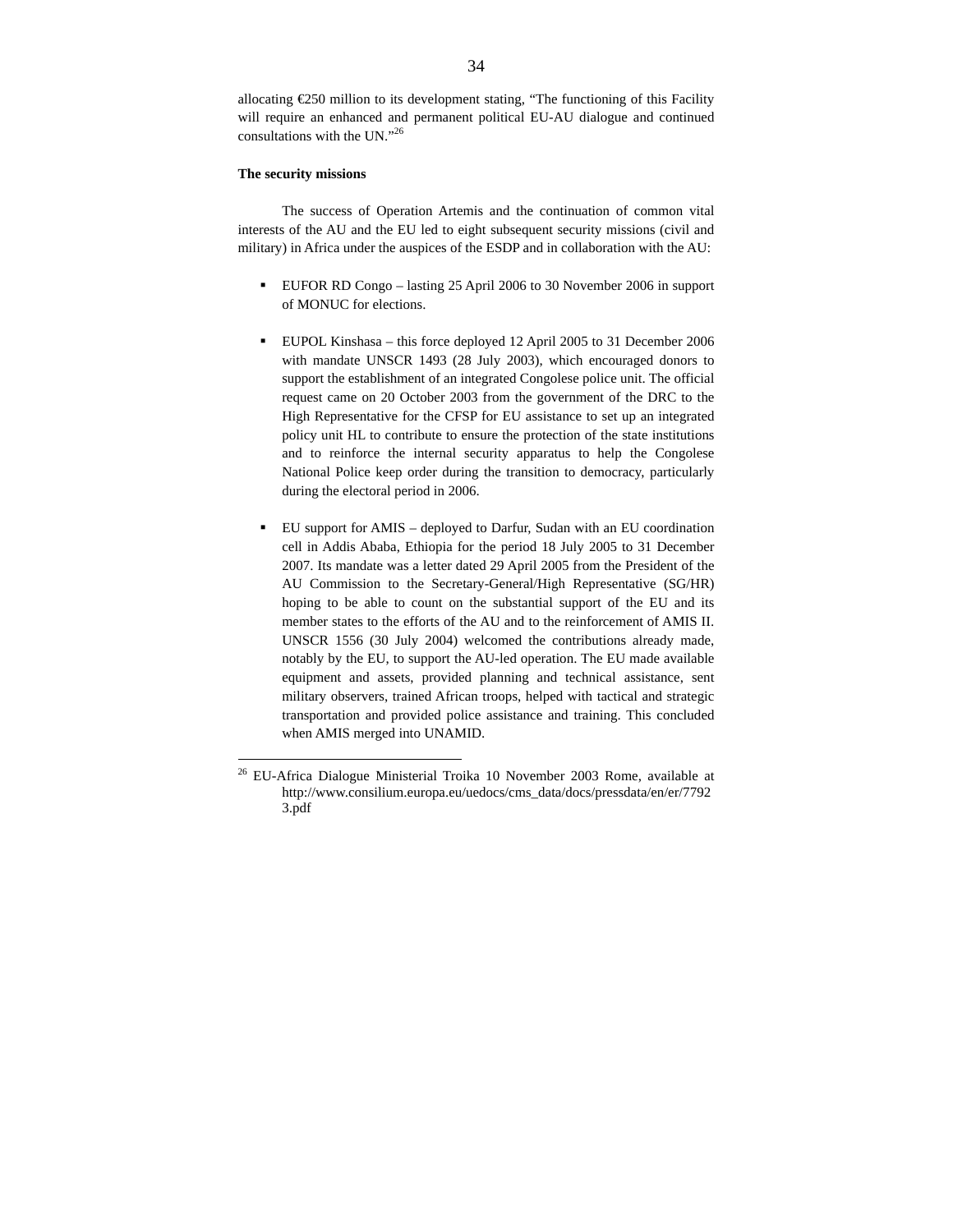- EUFOR CHAD/RCA deployed to Chad and to the Central African Republic (28 January 2008 to 15 March 2009). The mandate was UN Security Council Resolution 1778 (25 September 2007) authorising the EU to deploy a force. UNSCR 1834 (24 September 2008) welcomed the EU deployment. The EU Operation Commander General Nash (Ireland) and the EU Force Commander General Ganascia (France) deployed 3 700 troops (14 EU member states present in the field, 18 in theatre, and 24 at the Operations Headquarters; 3 other states contributing). $27$  The force successfully contributed in protecting civilians in danger, particularly refugees and displaced persons, protected UN personnel, facilities installations and equipment, ensured the security and freedom of movement of its own staff, UN staff and associated personnel, facilitated the delivery of humanitarian aid and the free movement of humanitarian personnel by helping to improve security in the area of operations. It handed its mission over to a UN force MINURCAT in March 2009 although some 2000 EU troops who served under the EU banner continued under the MINURCAT banner.
- EUPOL RD CONGO originally intended to last 2 July 2007 to 31 June 2009, had its mandate extended until 30 June 2010 as a follow-on from EUPOL Kinshasa whose mandate was an official invitation (26 April 2005) from the DRC government to the Secretary-General/High Representative for CFSP with a view to obtaining assistance from the EU through the establishment of a team to provide the DRC with advice and assistance for security sector reform. The extended mandate resulted in the formation of a project cell with a complementary approach in order to implement small projects within the mission's mandate, to provide reinforced coordination and technical assistance to EU member states and other states.
- EUSEC RD CONGO launched on 8 June 2005 with a mandate that ran until 30 September 2009 to restore governance in general and defence reform in particular by creating lasting conditions for stability in DRC. It also had a mandate to implement or supervise projects in areas such as gender, human rights, health and infrastructure, financed or initiated by member states and/or the EC. This mission also played a part in the efforts by the EU special representative HL for the African Great Lakes Region to

 $27\,$ <sup>27</sup> European Union parliamentary answers, 29 January 2009, available at http://www.europarl.europa.eu/sides/getAllAnswers.do?reference=E-2008- 5747&language=PL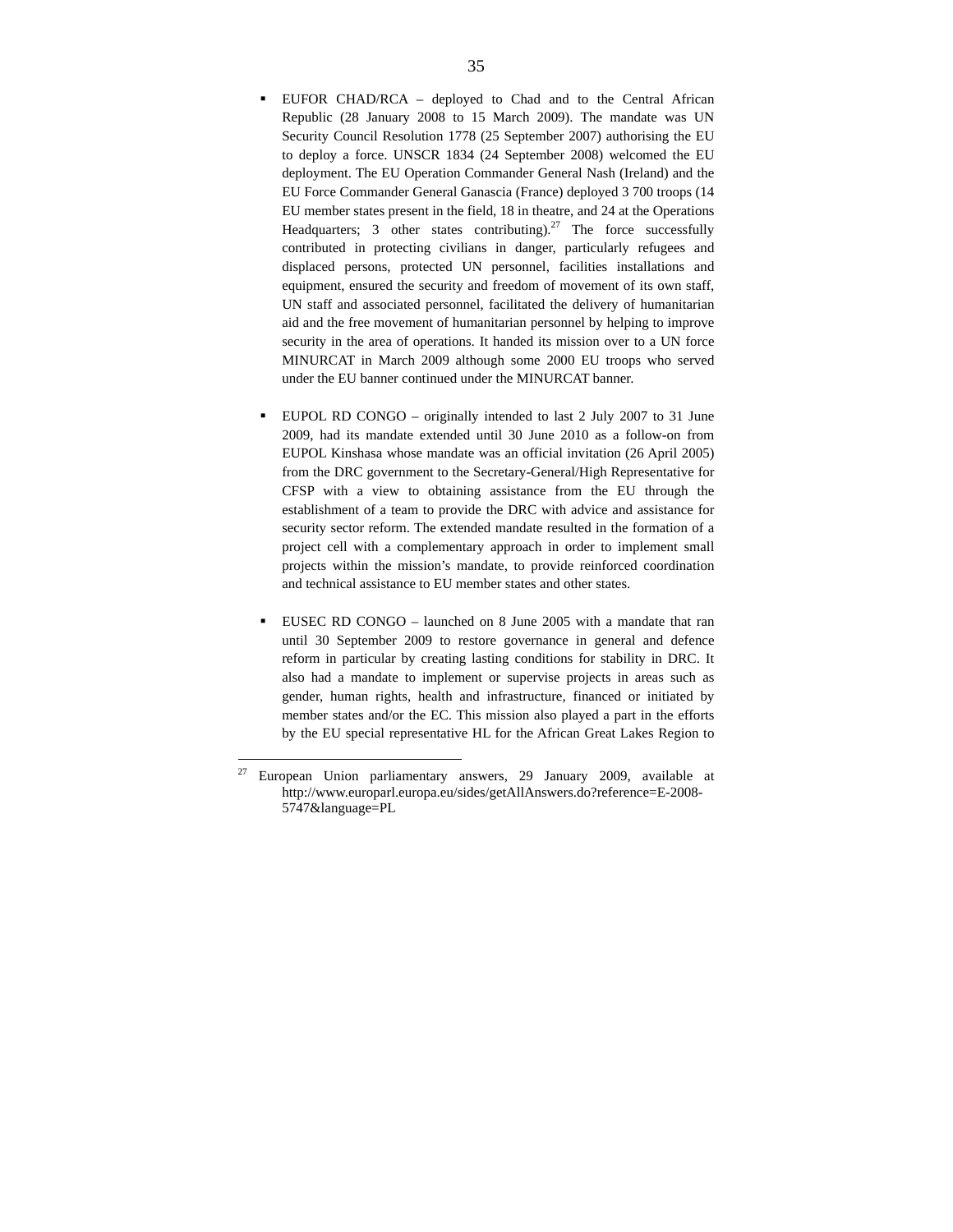implement the statements of commitment for the Kivus.

- EU SSR Guinea-Bissau the EU mission in support of security sector reform in Guinea-Bissau had an original mandate from 12 February 2008 to 31 May 2009 from a report by the UN Secretary-General (28 September 2007) underlying Guinea-Bissau's inability to combat drug trafficking by itself. It called for technical and financial support from regional and international partners furthered by a letter (10 January 2008) from the government of Guinea-Bissau inviting the EU to deploy a SSR mission in Guinea-Bissau. The force provided advice and assistance on reform of the security sector in order to contribute to creating the conditions for implementation of the National Security Sector Reform Strategy. The mandate was extended until November 2009 with the purpose to fully accomplish the mission's original mandate, to further explore the capacity and the commitment of the new government to carry forward the reform process, and to assess the willingness of the international community to support it.
- EU NAVFOR Somalia this is the first EU maritime operation, conducted in the framework of ESDP deployed 8 December 2008 to 8 December 2009. The EU Council decided on 15 June 2009 to extend the operation's mandate for another year to 13 December 2010 in conjunction with a mandate of UN Security Council Resolutions 1814 (2008), 1816 (2008), 1838 (2008) and 1846 (2008) in order to contribute to the protection of vessels of the World Food Programme (WFP) delivering food aid to displaced persons in Somalia, the protection of vulnerable vessels, and the deterrence, prevention and repression of acts of piracy and armed robbery off the Somali coast. This mission is closely linked to financial and training support provided to the AU AMISOM mission with the EU. The first operation commander was Admiral Jones (UK), succeeded by Rear Admiral Peter Hudson (UK) on 13 August 2009. The first EU force commander was Commodore Papaioannou (Greece) succeeded by Commodore Pieter Bindt (Netherlands). The military capabilities and personnel involved were six frigates and three maritime patrol aircraft entailing 1 200 people taking part in the operation. To date, all WFP ships protected by the EUNAVFOR have arrived safely at their destinations. The EU also established 10 cooperative frameworks and arrangements to enable the force to work with the international merchant community and other naval forces deployed in the region. Arrangements were also reached concerning the judicial treatment of captured pirates with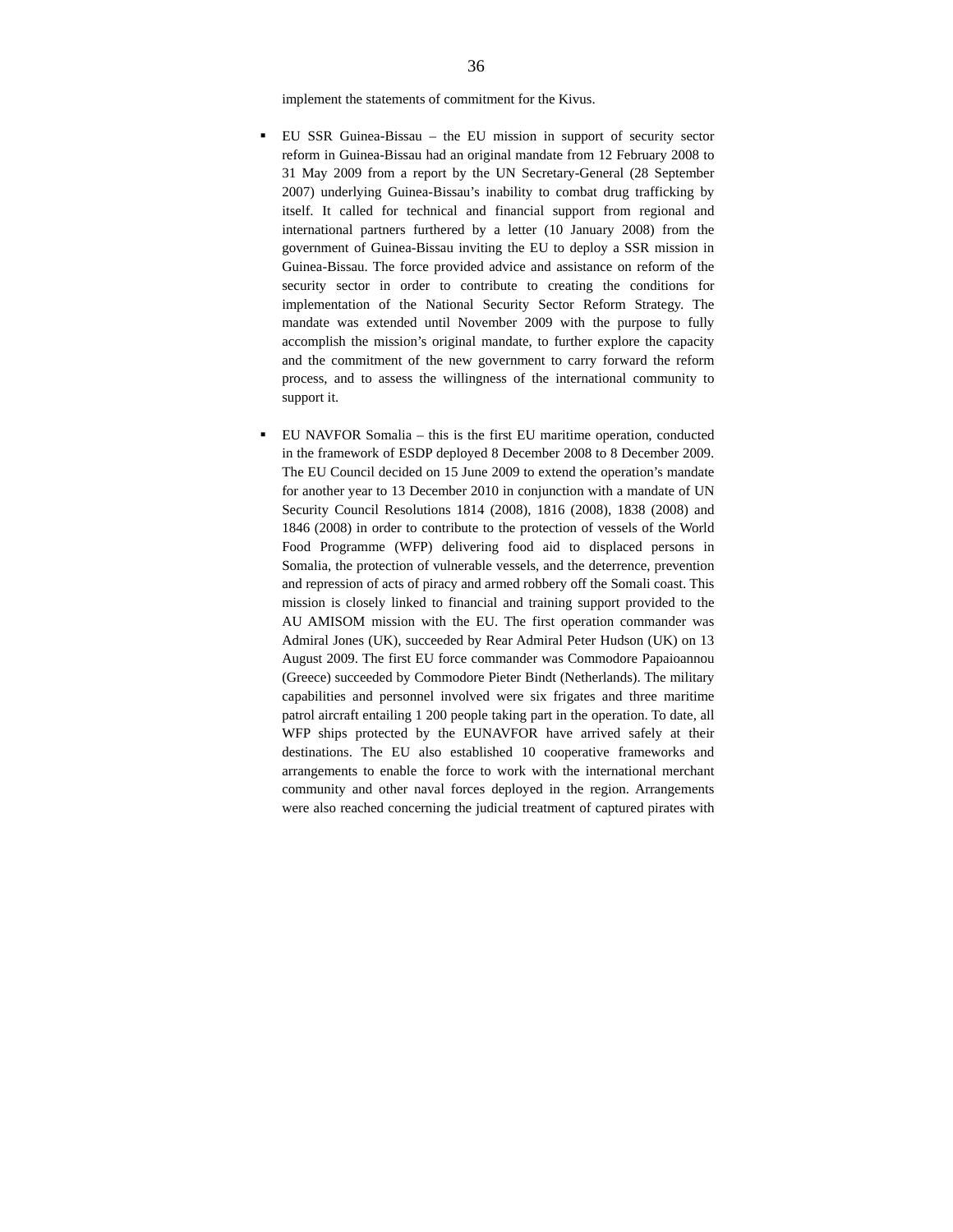Kenya on subsequent prosecution.

All the EU missions in Africa are important in their own right for having achieved the specific mission goals. This is important because the collective success furthered sustaining the grand strategy of security and development for Africa and also because of the evolving step-by-step process of establishing a common transregional organisational infrastructure (secretariat for research, policy planning, preparation and coordination of meetings and implementation of decisions).

Some of these missions (EUFOR RD Congo, EUSEC RD CONGO, EU SSR Guinea-Bissau), although under ESDP, have been labelled EU civilian missions since they have not involved the deployment of a fully-fledged military force. They have involved policing, rule of law, border assistance and monitoring and security sector reform. Since June 2007, however, they are under a single chain of command. The current civilian operations commander is a Dutch national, Mr Klompenhouwer, who exercises command and control at strategic level for the planning and conduct of all civilian crisis management operations, under the political control and strategic direction of the Political and Security Committee and the overall authority of the High Representative for EU CFSP.

Common to all the EU security missions has been a UN mandate. Frequently, existing EU forces on the ground continue as UN forces on the ground (or vice versa) at the handover of authority and continue the same or similar tasks. (e.g. EUFOR CHAD/RCA). This is because EU countries have limited all-volunteer armed forces although they have multiple commitments of these forces, and are frequently over-stretched to meet these. The practical benefit is that individual soldiers and units are able to apply their experience at the tactical level from an EU mission to a UN or NATO mission or vice versa to the benefit of all.

These EU security-related missions in Africa compare with eight EU security missions in Europe (six in the Balkans, two in Georgia), three security missions in the Middle East (one in Iraq, two for the Palestinians), one mission to Afghanistan, and one mission to Indonesia. Of these missions, 12 are ongoing (four in Africa, three in the Balkans, two for the Palestinians, one in Georgia, one in Afghanistan, one in Iraq) and 10 have been concluded successfully.<sup>28</sup> Therefore, Africa as a cause of concern for EU security missions predominates with nine out of

 $28$  European defence and security policy (ESDP), available at http://www.consilium.europa.eu/showPage.aspx?id=268&lang=en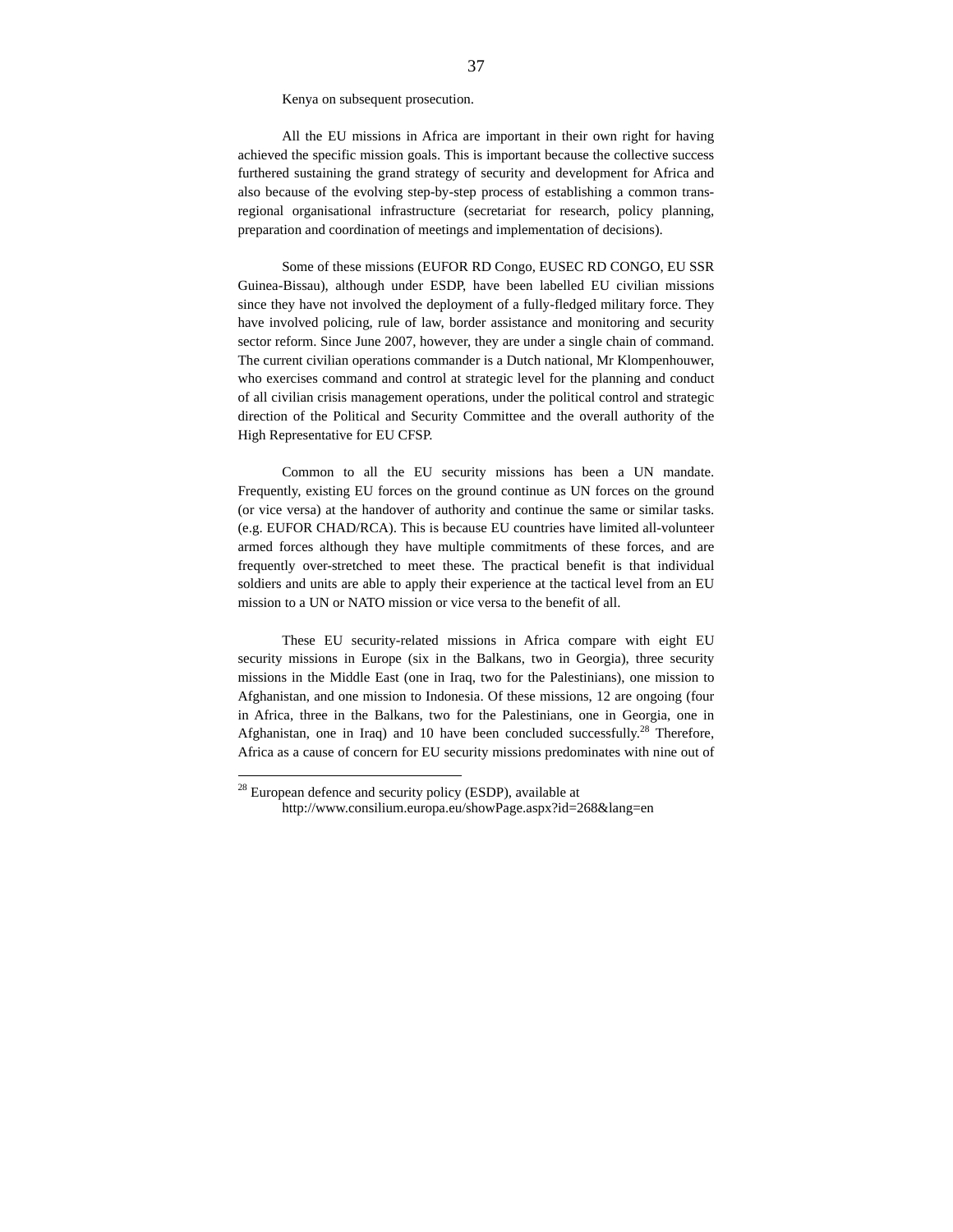22 security missions.

 $\overline{a}$ 

With the growth of missions to Africa, the EU established the ATHENA mechanism to administer the financing of common costs managed under the authority of a special committee composed of representatives of 26 member states, who are accountable towards their own national parliaments via their respective ministers (Denmark has opted out). The remainder of the expenditure is financed directly by the member states, which contribute forces to the operations. While ESDP civilian missions are financed under the CFSP budget heading, ESDP operations having military or defence implications cannot be financed from the Community budget (cf. art. 28 TEU) and are thus financed by member states.<sup>29</sup>

## **The joint AU-EU strategy for Africa**

Evident at the EU-Africa Ministerial Meeting (Dublin Ireland, April 2004), was the recognition of the role that regional and sub-regional organisations could play in the maintenance of international peace and security where the operationalisation of the AU Peace and Security Council was an important step.<sup>30</sup> Treating this with the seriousness that it deserved was a declaration on multilateralism including the joint commitment to reinforcing cooperation with each other and with the UN. Inherent was the understanding that security and economics are intertwined. This was reiterated when a joint AU-European commission monitoring mechanism HL was established as an instrument of development voicing security as the essential basis for development.<sup>31</sup> Views were exchanged at the third meeting of the African and European Troikas (Addis Ababa, December 2004) resulting in EU financial assistance to the AU mission to Darfur (AMIS) elaborating the need to

 $29$  EU Council secretariat fact-sheet, Financing of ESDP Operations, June 2007, available at

http://www.consilium.europa.eu/uedocs/cmsUpload/ATHENA\_june\_2007.p df

<sup>&</sup>lt;sup>30</sup> EU Council press release, EU-Africa ministerial meeting, Dublin Ireland, 1 April 2004, available at http://www.consilium.europa.eu/uedocs/cms\_data/docs/pressdata/en/er/7981

<sup>4.</sup>pdf

<sup>&</sup>lt;sup>31</sup> EU-Africa Dialogue, third meeting of the African and European Troikas 4 December 2004, available at

http://www.consilium.europa.eu/uedocs/cms\_data/docs/pressdata/en/er/8296 9.pdf Page 4 and Page 6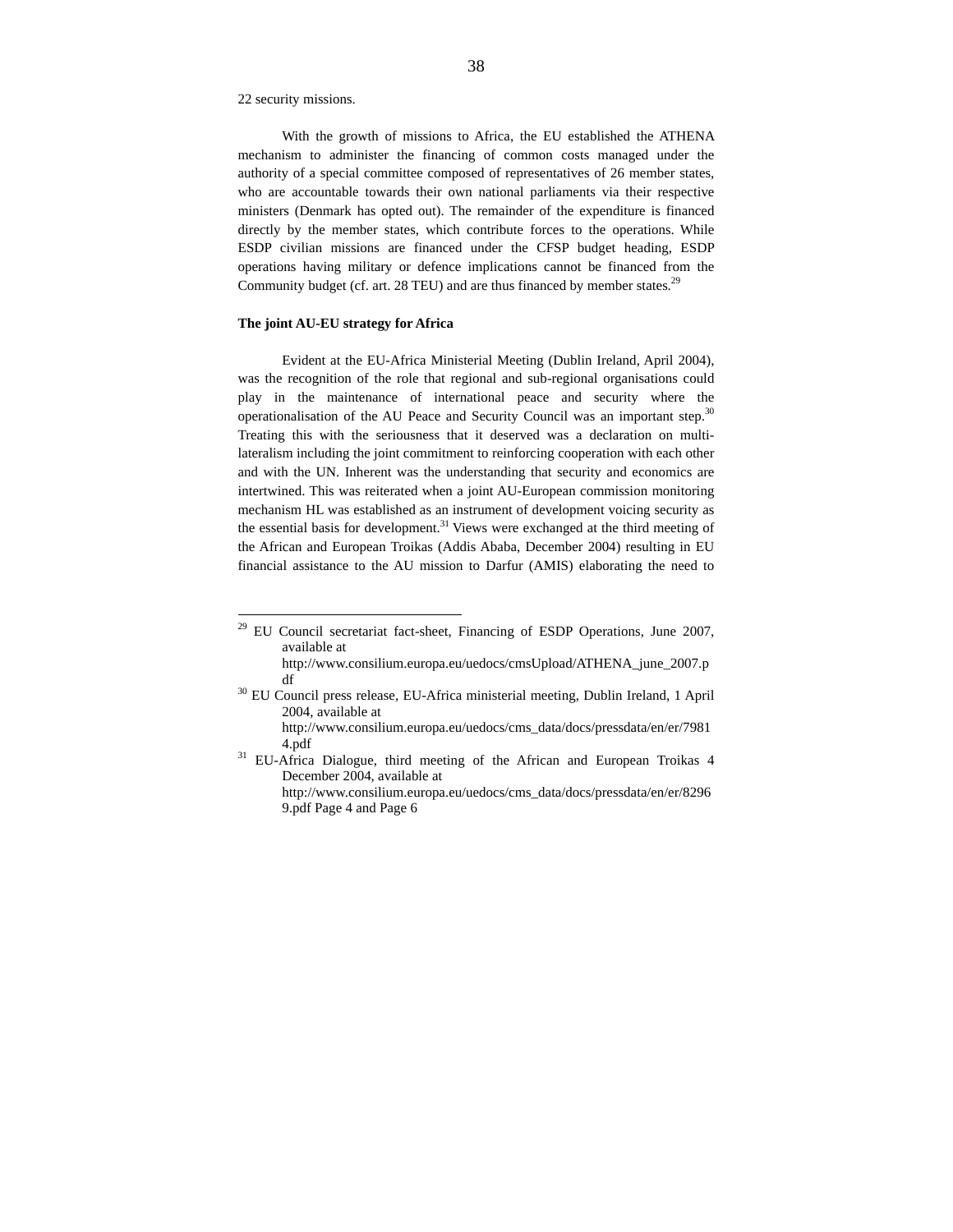expand the deployment of EU security missions especially in Sudan and Chad.<sup>32</sup>

The European Council made a crucial decision confirming the common values between the AU and EU of security as the basis for development when it adopted the EU Strategy for Africa in December 2005. The emphasis of this strategy was for the EU to address Africa as a single regional entity.<sup>33</sup> This was an evolutionary decision as part of the aforementioned process that had commenced with the Cairo Plan (2000). Catalysts to the decision was the success of Operation Artemis, the migration of the AU from the OAU, the formation of the New Partnership for Africa's Development (NEPAD), the reinforced role of Africa's Regional Economic Communities (REC) and the emergence of a new generation of African leaders. In adopting this strategy, it was intended that all EU policies and activities towards and with Africa would be linked to each other. The grand strategy of the EU political stance to Africa was also solidified within the military component defined under the auspices of the ESDP. This grand strategy would be achieved on the basis of the principle of subsidiarity; only matters which would be dealt with less effectively at a lower level should be reserved for a higher level of governance. The EU also aimed to enhance intra-African solidarity between these three levels and to raise dialogue with the African continent as a whole to the highest political level.<sup>34</sup> Such a process is clearly an established means of diplomatic protocol and process; however, in order to succeed, it will also need to engage with African civil society structures.

To implement this, the institutions of the EU initiated dialogue with the AU and established joint programmes leading towards singular organisational infrastructure compared to the previous common infrastructure. As part of this strategy, it was declared that peace and security were the first essential prerequisites of sustainable development.<sup>35</sup> An important step was to amalgamate existing

 $32$  EU-Africa Dialogue, third meeting of the African and European Troikas 4 December 2004, available at

http://www.consilium.europa.eu/uedocs/cms\_data/docs/pressdata/en/er/8296 9.pdf

<sup>&</sup>lt;sup>33</sup> Commission of the European communities: EU Strategy for Africa, Brussels, 12 October 2005, COM (2005) 489 Final available at http://ec.europa.eu/development/icenter/repository/04\_eu\_strategy\_for\_afric

a\_12\_10\_2005\_en.pdf

<sup>&</sup>lt;sup>34</sup> EU Strategy for Africa (2005), available at

http://europa.eu/scadplus/leg/en/lvb/r12540.htm

<sup>&</sup>lt;sup>35</sup> EUROPA Press Release, European Commission adopts "European Union Strategy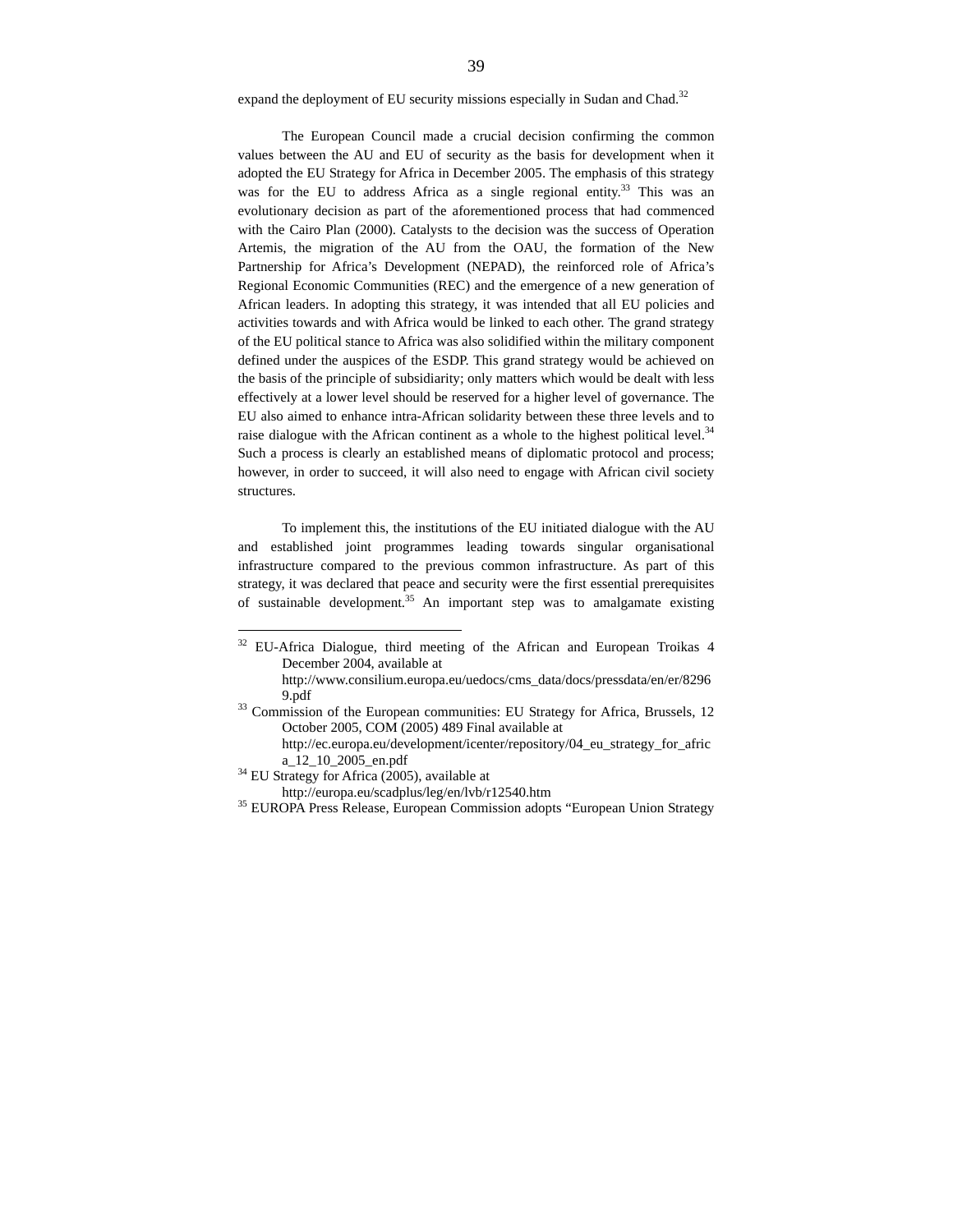agreements and processes that were successful between various European and African and third-party states that included the Cotonou Agreement, the Trade Development and Cooperation Agreement, the Euro-Mediterranean Partnership, the European Neighbourhood Policy, and the CFSP/ESDP. This infrastructure development was simultaneous with the deployment of three EU military missions to the DRC, namely EUFOR RD Congo, EUPOL Kinshasa and EUSEC RD CONGO and the EU support together with NATO and the UN to the AU mission AMIS in Sudan.

A review and a reflection of the progress of these agreements and activities, in October 2006, showed that the EU-Africa Dialogue had intensified requiring an interlocking system of peacekeeping capacities through a ten-year building plan. To justify such a military strategy, the overriding political goal pronounced was promotion of the UN Millennium Development Goals (MDG) in Africa. In doing so, any EU military or police force could also act with states outside of both Africa and Europe as exemplified by Russia and Ukraine (who provided helicopters and pilots to some security missions) and could exchange roles for UN forces, either handing over to them or taking over from them (as was the case when EUFOR CHAD/RCA handed over to MINURCAT). This generated a global option with the EU stating it was willing to cooperate and operate with states and institutions of governance from any other region. The review detailed how over €500 million was being allocated to various programmes, some of which were in addition to the aforementioned security missions, for example to the UNDP for a disarmament programme it was managing in Congo Brazzaville as well as to post conflict reconstruction.<sup>36</sup> This was not surprising since the EU is the largest donor to Africa and is also Africa's biggest trading partner amounting, for example, to €144 bilion in the year 2000, which was five times bigger than intra-Africa trade. $37$ 

for Africa" 12 October 2005, available at

http://europa.eu/rapid/pressReleasesAction.do?reference=IP/05/1260&forma t=HTML&aged=0&language=EN&guiLanguage=en

<sup>&</sup>lt;sup>36</sup> European Union fact-sheet, Progress report on the implementation of the EU Strategy for Africa, October 2006, available at

http://www.consilium.europa.eu/uedocs/cmsUpload/061017- Africa\_Strategy.pdf

<sup>&</sup>lt;sup>37</sup> European Union Factsheet, EU Support for Peace and Security in Africa, February 2005, available at

http://www.consilium.europa.eu/uedocs/cmsUpload/Africa.pdf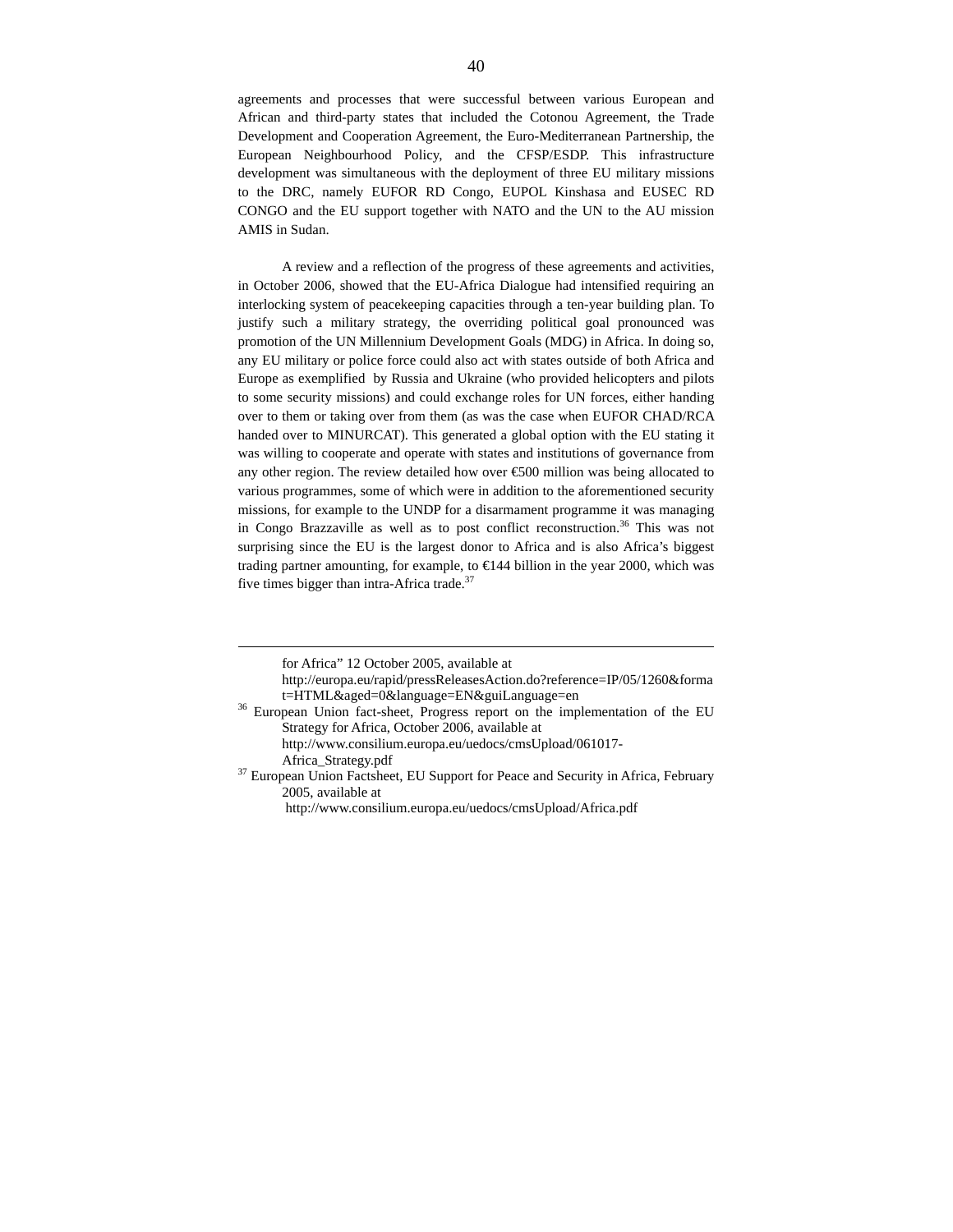## **Beyond donor-recipient relations in establishing AU-EU trans-regional interdependence**

The next important watershed of AU-EU trans-regionalism was the second AU-EU Summit on security relations held in Lisbon Portugal (December 2007) that reflected on relations since the Cairo Conference (2000). The debate focused on an increased understanding of the vital inter-dependence between the AU and the EU. Agreement was reached to build a new strategic political partnership for the future, overcoming the traditional donor-recipient relationship, and to build on common values and goals in pursuit of peace and stability, democracy and rule of law, progress and development.<sup>38</sup> This was a landmark decision giving the AU an equitable footing in any trans-regional institution. The EU was determined to give such a new strategic partnership the necessary means and instruments to fulfil the joint strategy and action plan.<sup>39</sup> HL Eight partnership programmes under the EU-Africa action plan were established where security was given as a pre-requisite for development.<sup>40</sup>

By the time that the 10<sup>th</sup> Africa-EU ministerial TROIKA meeting took place in Brussels (September 2008), the positions of the EU special representative and head of delegation of the European commission delegation HL to the AU had been created and located in Addis Ababa, Ethiopia. It was clear from the statement of that meeting that unique security organisational infrastructure (secretariat for research, policy planning, preparation and coordination of meetings and implementation of

<sup>38</sup> EU Africa Summit – Lisbon Declaration 9/12/2007 – Press: 290 Nr: 16343/07 available at

http://www.consilium.europa.eu/uedocs/cms\_data/docs/pressdata/en/er/9749 4.pdf

<sup>&</sup>lt;sup>39</sup> First Action Plan for the implementation f the Africa-Eu Strategic Partnership available at

http://docs.google.com/viewer?a=v&q=cache:xNRA3ImUVMsJ:www.africa -eu-

partnership.org/pdf/eas2007\_action\_plan\_2008\_2010\_en.pdf+eu+africaction +plan&hl=en&pid=bl&srcid=ADGEESjEnyMiR9I7nbkH\_f\_C4iQigZ2LH1l p3d\_h6CotRlZFXIQazt5QuPtoXg38plYoCkWhbkLpxDQl7cw7Y0i40HL47 QvJKxEVJhpVPaTVSp4miljIAJycrdY3KviDHZe5FOnhPk\_T&sig=AHIEtb QQJebMhGgAy7FI4AgWQos3Gtazmw

<sup>40</sup> Council conclusions on "One year after Lisbon: The Africa-EU partnership at work", available at

http://www.consilium.europa.eu/uedocs/cmsUpload/EU-

AfricaDialogue103904.pdf Paragraph 3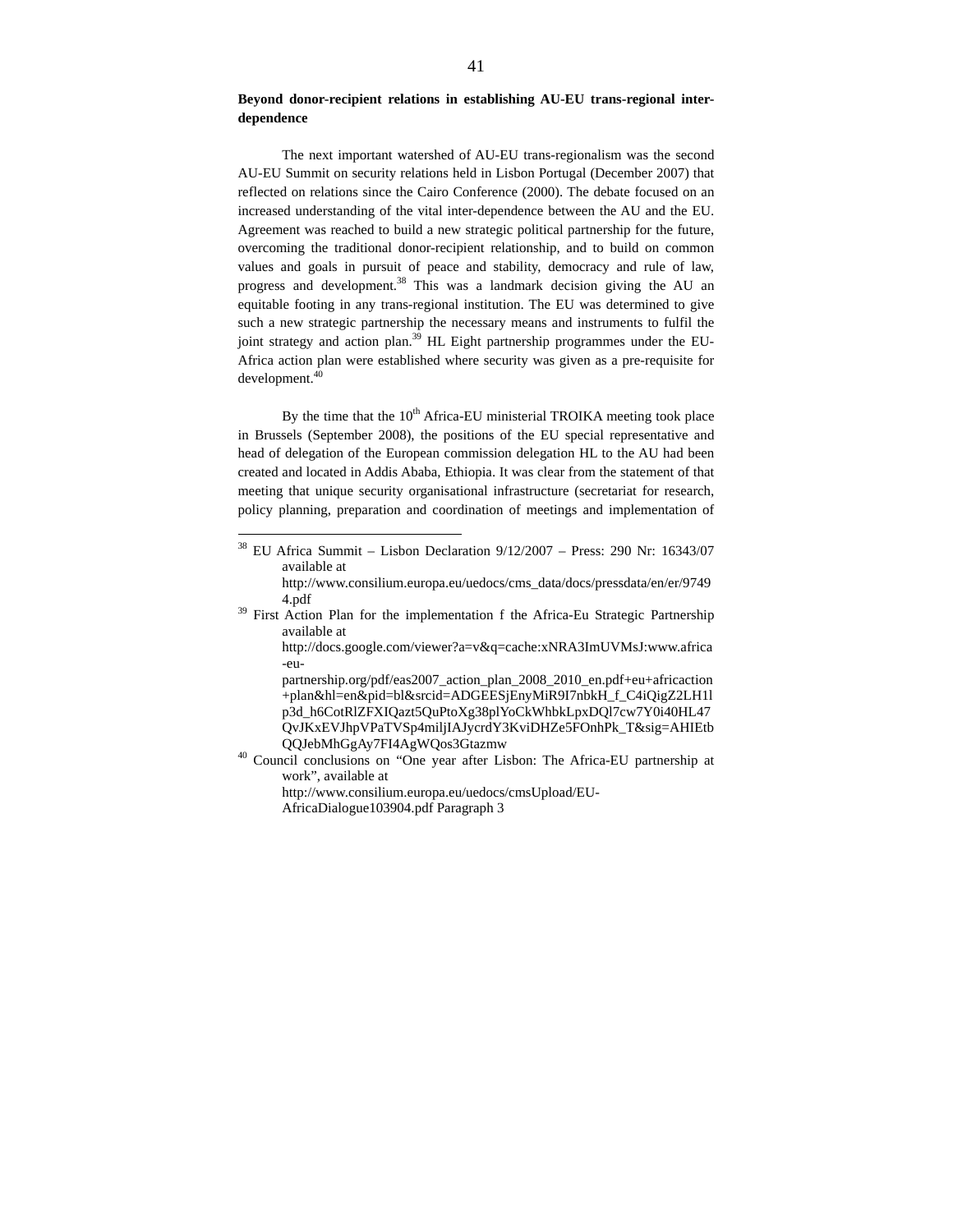decisions) had been established to coordinate the various AU-EU collaborations in security affairs. This included the migration of AMIS into UNAMID (Sudan), the deployment of EUFOR CHAD/RC on the Sudan/Chad border, AMISOM (Somalia), EU SSR Guinea-Bissau, continuing missions in the DRC as well as diplomatic efforts relating to the internal instability of Zimbabwe, piracy off the Somali coast and the coup d'état in Mauritania. Although security missions were not deployed to the crises in Côte d'Ivoire, it was discussed intensively in EU forums, as was the Ethiopian-Eritrean border issue. Given that the AU and EU had recognised their equitable footing in such meetings, the EU briefed AU leaders regarding security issues of concern in Europe, which included Georgia and Kosovo.<sup>41</sup>

These meetings showed that the process of AU-EU trans-regional relations as still being in its infancy, given the wide cleavage between the positions of the AU and EU respectively, especially on the case of Zimbabwe. This does not reflect a failure in trans-regional security arrangements but rather shows that a healthy organisation has the maturity to be able to voice opinions, open debates and reach an understanding of common problems with a view to solving them. NATO, for example has always been able to do so with the ongoing disputes between two of its member states, Greece and Turkey.

The 2007 declaration, the experiences from the military missions, the numerous joint, common and singular working groups, the various ministerial and summit meetings and the policy goals were instrumental in initiating EURORECAMP which, as already mentioned, was a joint decision in implementing the 2010 goal for the ASF where the Lisbon Agreement enabled the means for a joint training cycle with a budget of  $\epsilon$ 300 million. The cycle development would rely on a scenario allowing the conduct of crisis management from the diplomatic phase to the deployment of an integrated (military, civil and police) intervention force. In practice, this would necessitate a unique trans-regional organisational infrastructure. The first phase commenced with an initiating conference on 21 November 2008 at the AU in Addis Ababa, followed by a contributors' conference (Brussels 6 February 2009) organised by the Joint Expert Group with a completion target for June  $2010^{42}$ This would be monitored by a Common Interactive Watch and Participation

<sup>&</sup>lt;sup>41</sup> 10th Africa-EU ministerial TROIKA meeting, Brussels, 16 September 2008, http://www.consilium.europa.eu/uedocs/cmsUpload/Africa-EU\_Troika\_102801.pdf

<sup>42</sup> EURORCAMP AMANI AFRICA (2008–2010), available at http://www.amaniafricacycle.org/spip.php?article8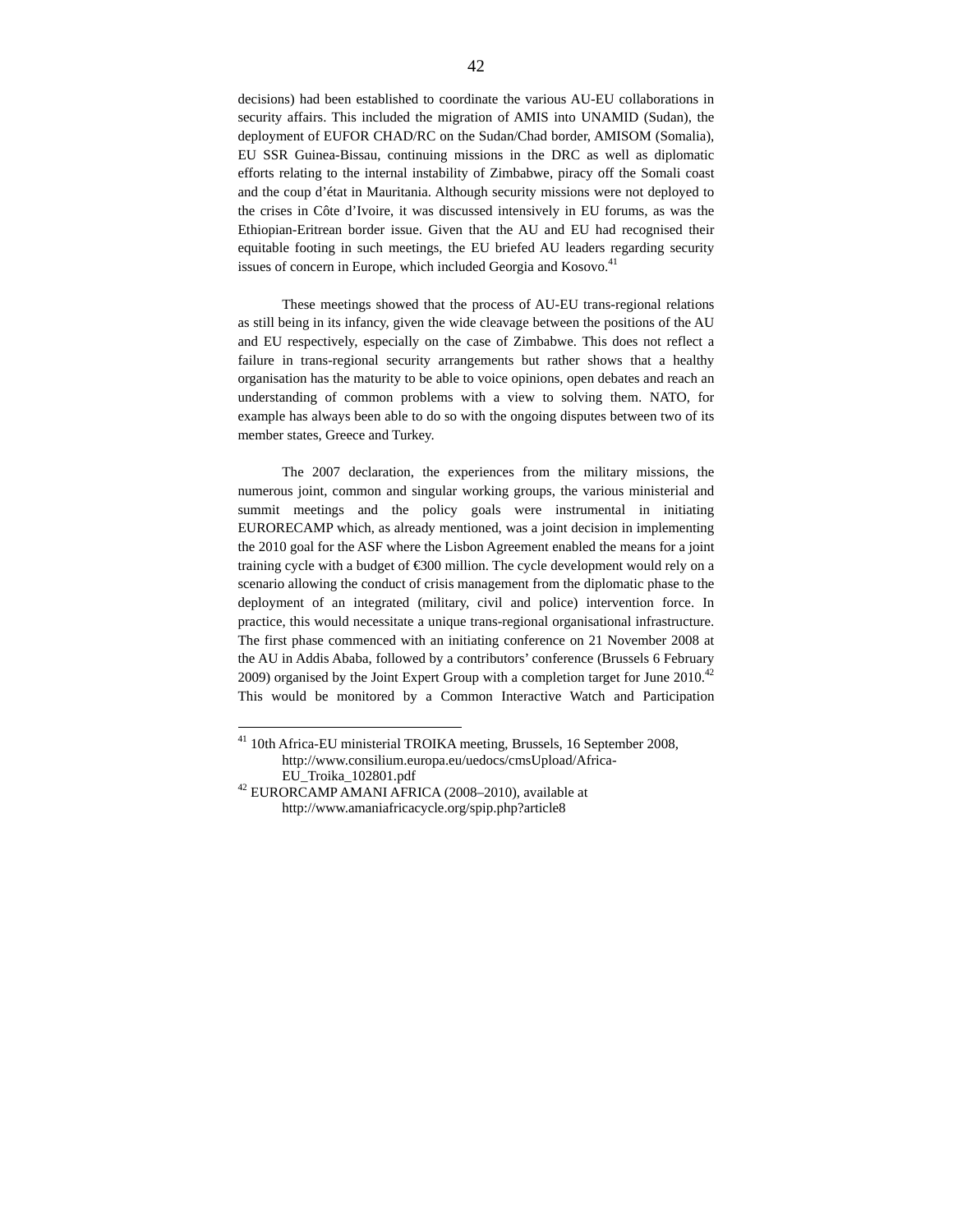mechanism.<sup>43</sup> At the same time, a tri-lateral dialogue was initiated between the AU, EU and China with the aim of promoting peace and security and contributing towards the efforts of the Millennium Development Goals (MDG) for Africa in light of the Forum on China-Africa Cooperation framework (FOCAC), established in 2006 as a result of the ever increasing role of China in Africa. Both the AU and the EU emphasised that particular attention should be given to cooperation in the area of peace and security, and that development and security were interdependent.<sup>44</sup>

## **Conclusion**

 $\overline{a}$ 

Justification of any country's foreign policy and indeed any trans-regional security organisation can be measured in terms of commitment and in terms of success. The success of the ESDP European Security and Defence Policy can be measured through the functioning of nine security missions to Africa. The deployment of these missions engaged 26 EU member states and involved 9 000 troops (with no deaths or injuries as a result of hostile action). The commitment of European civil society is noted through the unchallenged financial commitment by its taxpayers that can be detailed as follows:  $45$ 

- Common costs administered by ATHENA in security operations:
	- i. EU supporting action to AMIS:  $\epsilon$ 1,3 million (2007);
	- ii. EUFOR RD Congo: €23 million (2006);
	- iii. EUSEC RD Congo: financing of a civilian project to reform the chain of payment in the DRC until the mission could be accommodated under the CFSP budget:  $\epsilon 0.9$  million (2005);
	- iv. EUFOR CHAD/RCA: €120 million (2008); and
	- v. EU NAVFOR Somalia: € 8,3 million (2009).
- As far as civilian missions are concerned, they are financed under the EC

<sup>&</sup>lt;sup>43</sup> Joint Communique 11th Africa-EU ministerial Troika meeting, 20–21 November 2008, available at

http://www.consilium.europa.eu/uedocs/cms\_Data/docs/pressdata/en/er/1042 45.pdf

<sup>44</sup> Council conclusions on the tri-lateral dialogue were initiated between the European Union, Africa and China, available at

http://www.consilium.europa.eu/uedocs/cmsUpload/Eu-Africa103901.pdf <sup>45</sup>European Union parliamentary answers, 29 January 2009, available at

http://www.europarl.europa.eu/sides/getAllAnswers.do?reference=E-2008- 5747&language=PL